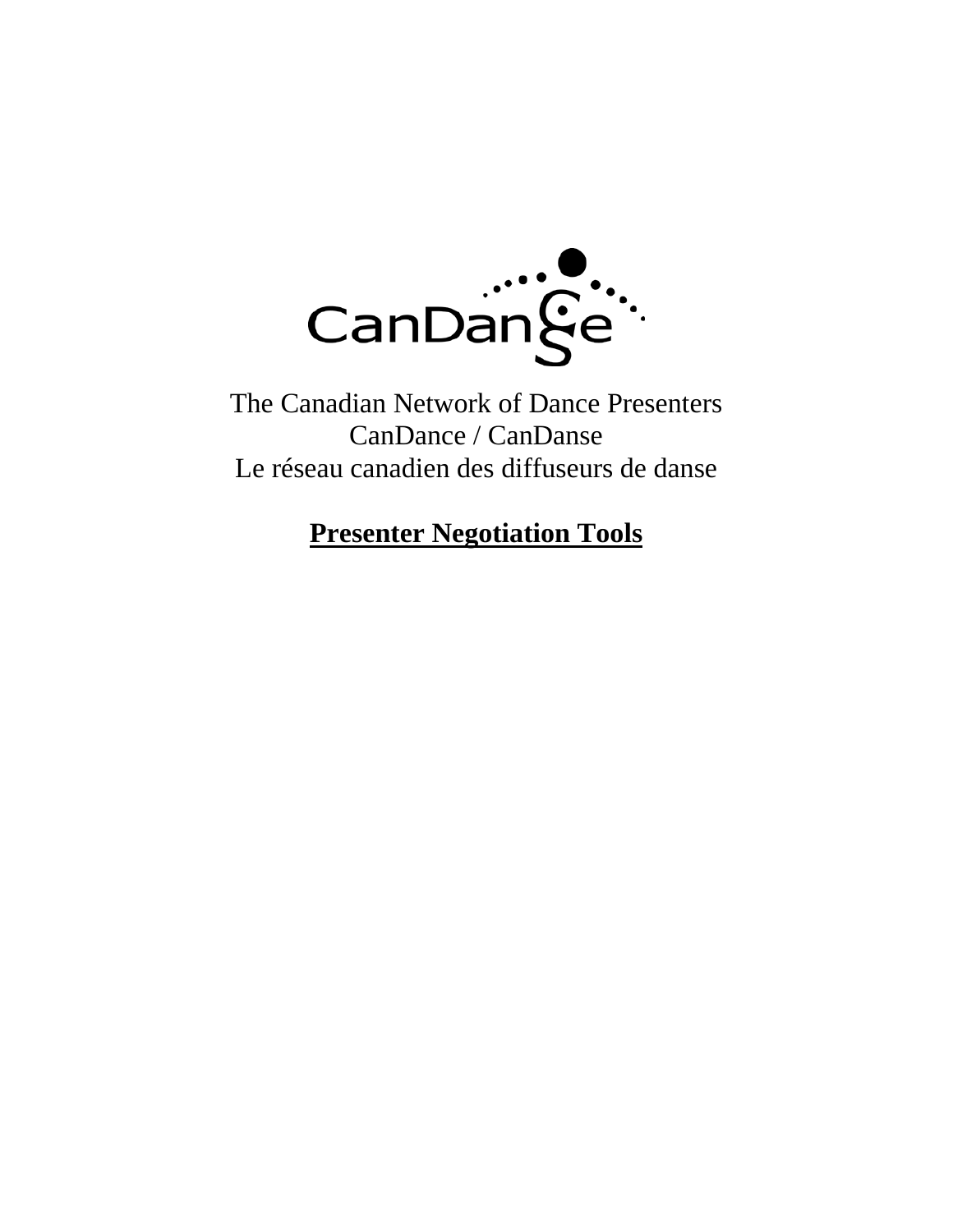The negotiation is an important conversation held between the presenter and the artist to sort out all the details surrounding the performance. The goal of the negotiation process is to create a contract that will provide both parties with equal protection and fully disclose expectations from both sides. Most of the details will be discussed in preliminary discussions, but the actual negotiation finalizes the arrangement and reviews all aspects to make sure nothing has been changed or left behind.

# **Performance Details**

# **Venue, Date(s) and Performance Time(s)**

Confirm that the performance venue is in good condition and is heated or cooled to an acceptable level. Dancers are primarily concerned with the proper care of their bodies, so make sure you consult with the artist about required heating levels. Remember to negotiate time for both set up and performance if the artist requires more than one day to do so.

# **Artist Fees**

Much of the Negotiation will concern the amount of money the artist will be paid. The artist will take his or her costs into consideration and will need to know more about your costs. Such as:

- your gross potential (ticket prices and number of seats in your venue)
- the size of the market or community
- the attendance history of other dance artists in that or similar communities
- other costs (marketing, insurance, theatre rental, etc.)

# **Asking Fees**

An asking fee is a starting point for the artist to begin negotiations. You will have a proposed fee. Each party should respect the other. The artist should not negotiate an unreasonably high fee, nor should the presenter offer an unnecessarily low fee.

# **Process**

The presenters should begin by asking the artist his or her asking fee and whether it will include or exclude other expenses (travel, accommodation etc.). Knowing who is going to pay for the additional expenses will help determine whether the fee should be high or low. It is particularly relevant to know if one of the two parties has a special arrangement with a travel or accommodation provider.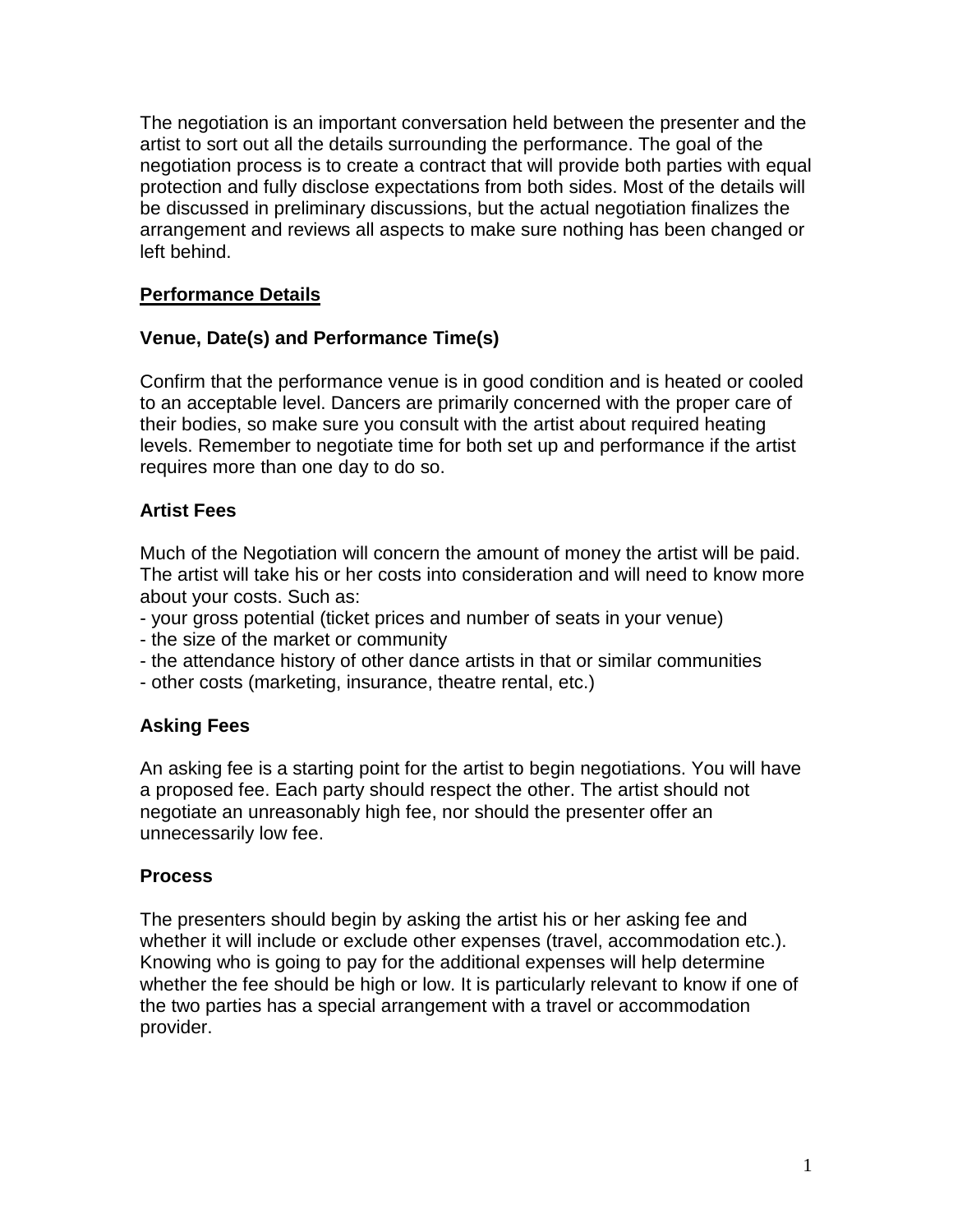## **Payment Methods**

A touring artist might request part of the final payment in cash to cover road expenses without a bank to cash the cheques.

Make sure you are clear about when and how the artist wants to be paid. (Certified cheque vs. regular cheque, night of the performance vs. end of the tour.)

#### **Additional Services**

Discuss additional activities such as masterclasses or pre-show talks or postshow receptions you expect the artist to attend. Some of these services will involve additional fees to the artist, while others, such as talks or attending receptions, the artist may be prepared to provide at no additional charge.

#### **Promotional Activities**

You might not know the specifics right away, but if you want the artist to participate in advance telephone interviews with local media or have a local television station at a rehearsal, it must be negotiated and agreed upon during this stage. Be clear about the time commitment in advance to allow for any preparations.

# **Licensing**

When doing the budget, the artist must allow for royalty payments to their artistic team. This is usually something that gets overlooked and it is the responsibility of the artist to acquire rights and pay royalties. There are some presenters who will pay SOCAN fees and others who will pass that charge on to the artist. Ensure that you know which scenario you operating within.

# **Complimentary Tickets**

Confirm how many complimentary tickets you will offer the artist, what they can do if they need more and when they must return them if they are not going to be used.

#### **Insurance Coverage**

You are responsible for adequate third party or public liability insurance. It is now becoming commonplace for presenters to ask for the artist to also provide third party liability insurance. The artist should be carrying health and liability insurance for their performers and insurance for any vehicles they may be using.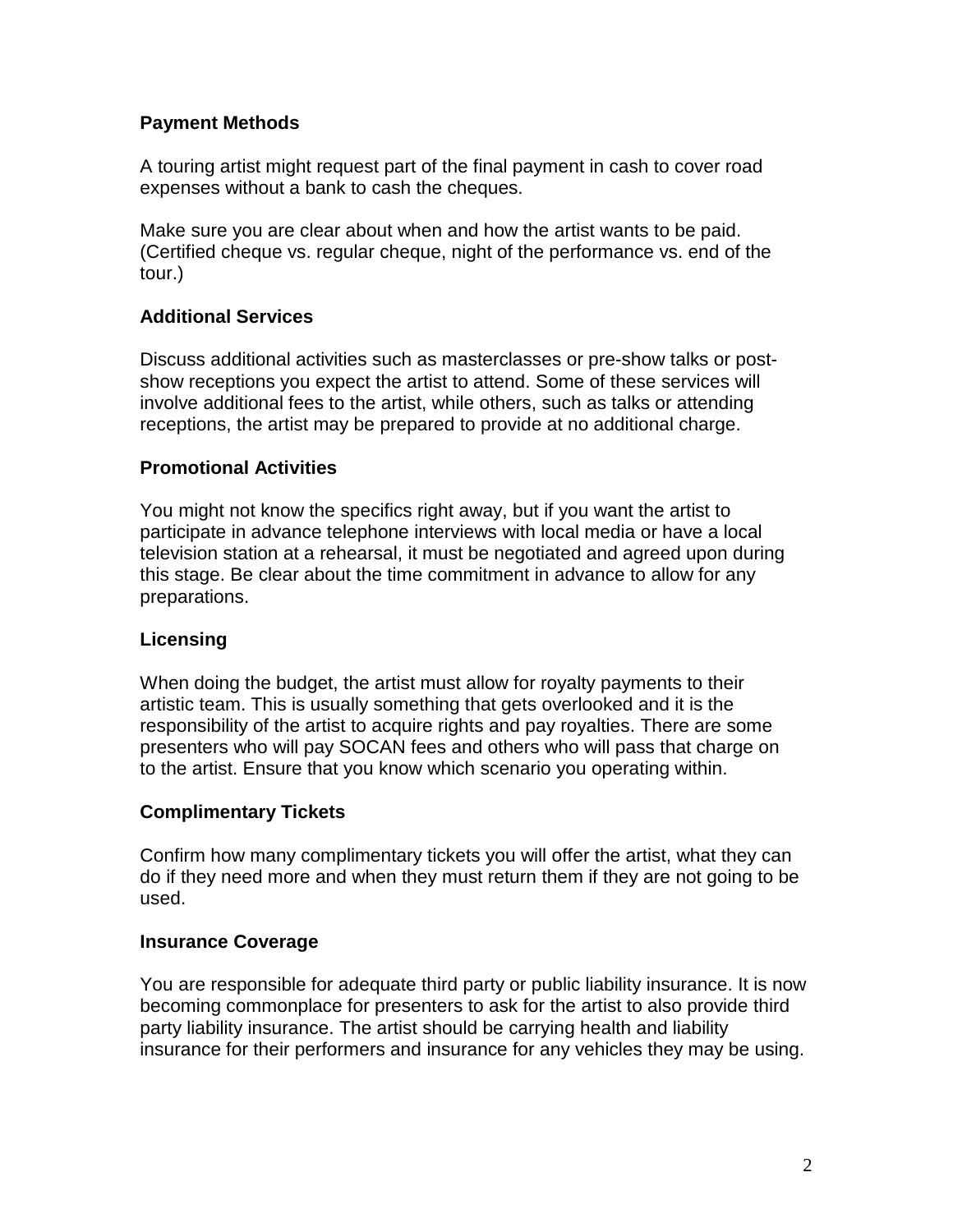#### **Dressing Room Requirements**

Confirm how many dressing rooms the artist will require and commit to having them clean, heated or air-conditioned to a temperature appropriate for dancers. Confirm there will be a bathroom available that is shielded from public access.

#### **Set-up, Rehearsal and Strike Times**

Confirm what time the artist will arrive and start setting up, how long it will take to get the stage ready, how much time will be required for rehearsal and how long it will take to get everything packed up again.

# **Technical Equipment and Staffing Requirements**

Confirm the lighting and sound equipment and the number of technical staff for set-up, rehearsal, running the show and striking. Make sure you request a technical rider from the artist as early as possible to make sure all technical requirements are available and taken care of. You also need to consider who will pay for additional staff and/or equipment rentals.

# **Provision of Special Items**

Check with the artist to see if they need any special props or other technical requirements. Let the artist know what you do and do not have well in advance of their performance.

#### **Recording and/or Documentation**

Some artists plan to record the performance for future sale or for archives. If your venue is a union facility, these activities could result in considerable additional costs for production personnel. If you have a separate permission waiver for video recording, please make the artist aware of it at this time. You must also consider where the artist would like to place the videographer in the house. You may have to kill seats to accommodate. If there are additional costs associated with the recording the Presenter may ask the artist to cover them.

# **Timing of Negotiation**

Establish deadlines for the conclusion of the negotiation process. Without such dates, you or the artist might risk losing engagements at the last minute when it is too late to find a replacement.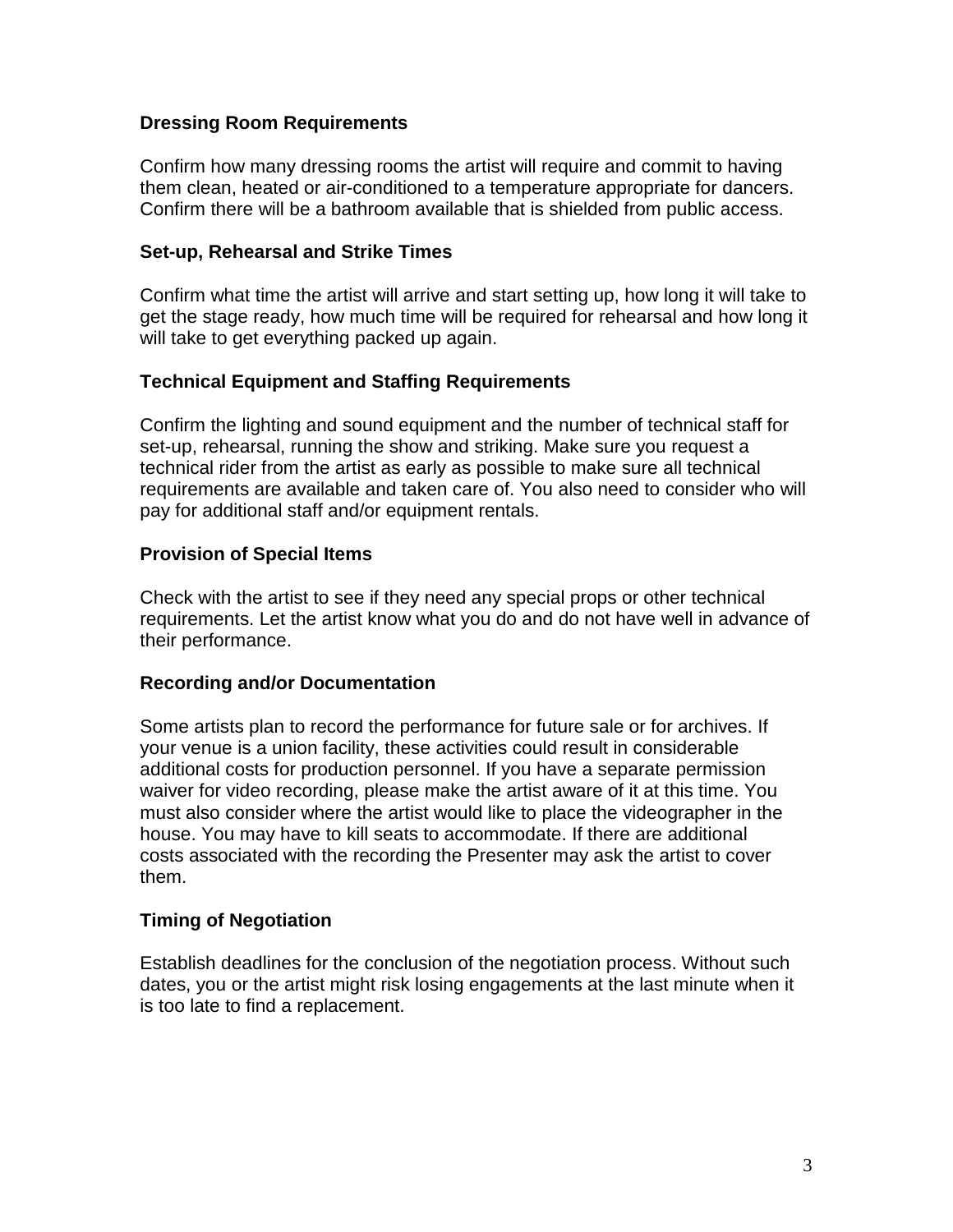# **Timing of Contract Delivery**

An engagement is not official until both parties have signed a contract. If you are providing the contract, clarify with the artist how long it will take them to sign it and get it back to you.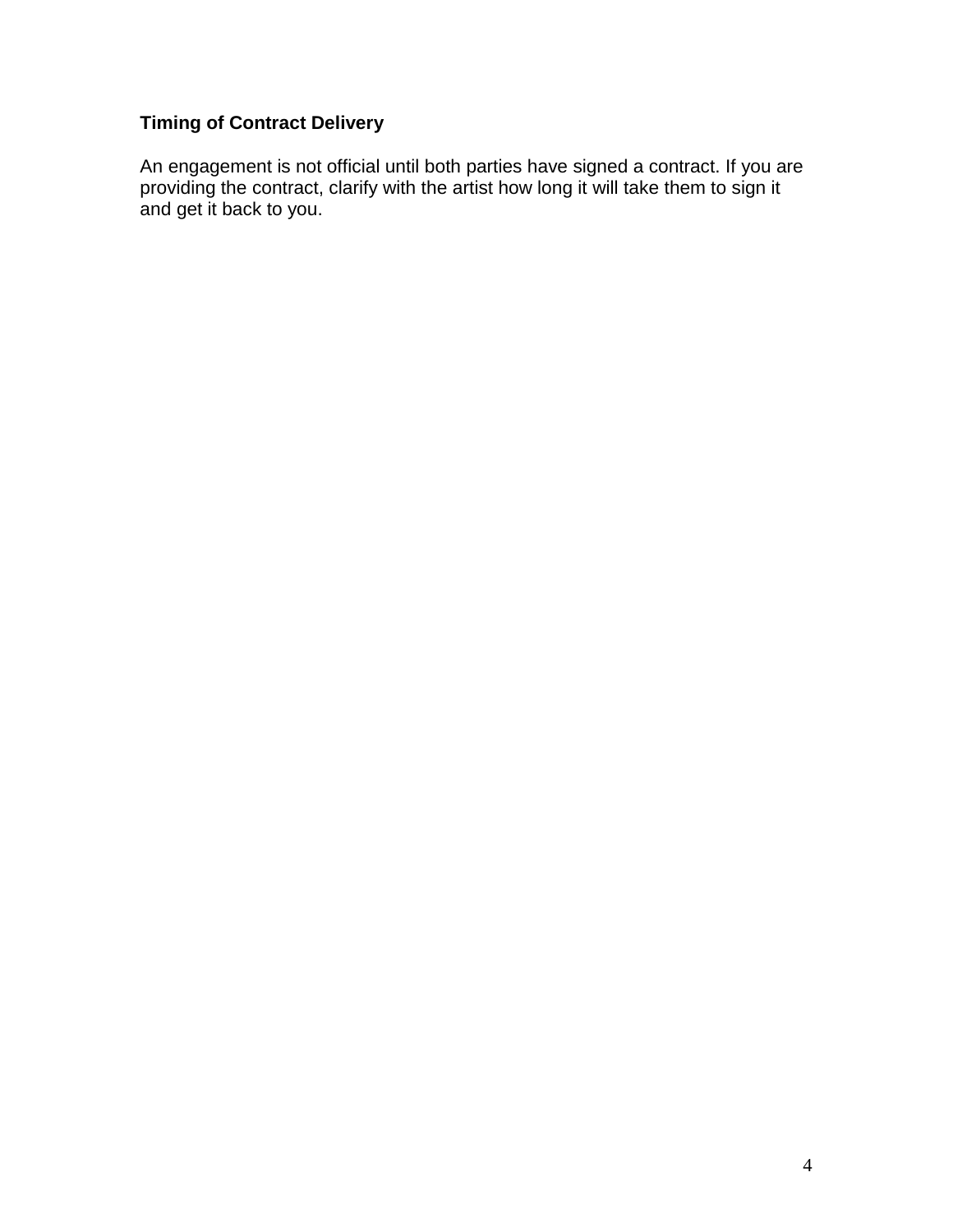## **Contract Details**

There are also several standard contract clauses that must be present in any contract. These will not require discussion in the negotiation, but will be part of the final agreement, as follows:

#### **Force Majeure (or Act of God) Clause**

With this contract essential, both parties promise that they will not hold the other responsible if a performance is cancelled as a result of an epidemic, civil insurrection, serious illness of the artist(s), labour difficulties and strikes, floods, famine, weather conditions or any other cause beyond the control of either party. Usually this clause provides for a postponement and for further arrangements to be made to carry out the intent of the original contract within a reasonable period of time.

#### **Notification Clause**

Another contract basic, this is a statement of the address to which the contracts will be delivered for the presenter and the artist and how they will be conveyed.

#### **Rights of Assignment**

This clause prevents either of the two parties to the contract from selling their interest in the venture to a third party without the consent of the other.

When you speak to the artist, have a checklist in hand to make sure that you do not leave anything out. Write down the specifics for each detail as it is confirmed. Especially if you are negotiating many engagements at the same time, a system for keeping track of the specifics of each situation is vital.

#### **Letter of Intent**

Often, once you have completed the negotiation and before you produce a contract, either party may present the other with a letter of intent or "deal memo" for signature. This letter, which will outline the basics of the arrangement, may be required to support funding applications.

# **Contract**

In some cases the contract, a statement of the understanding that has been reached through negotiation, will be created by the artist. Terms should be kept simple and clear. Every item in a contract may be challenged and negotiated or renegotiated before signing. When an item is renegotiated, or struck prior to final signing, both parties should initial the changed clause.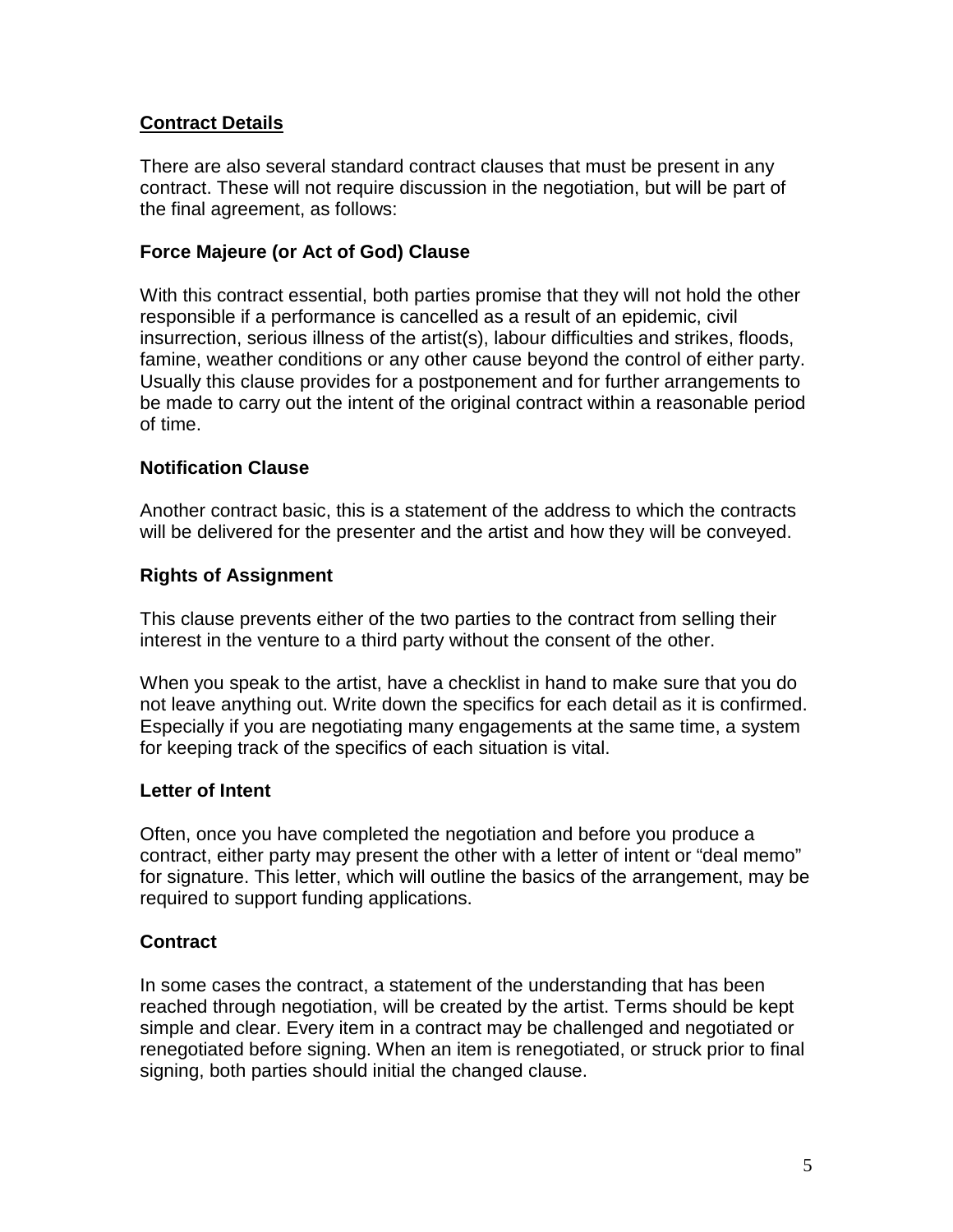## **Technical Rider**

If the artist has separated out their technical rider from the standard contract, it will also require a signature.

#### **Signatures**

When all terms have been finalized, the first party will send two copies to the other party. Once all final terms have been ironed out and finalized, with all changes initialed and dated, this first party will return both copies to the other party. The other party will then initial the changes, sign both copies and return one copy to the other party for their files.

#### **Late Changes**

Occasionally, issues may arise after the completion of the contract. For such changes either you or the artist should draft a letter for signature by both parties indicating mutual agreement with regard to the change.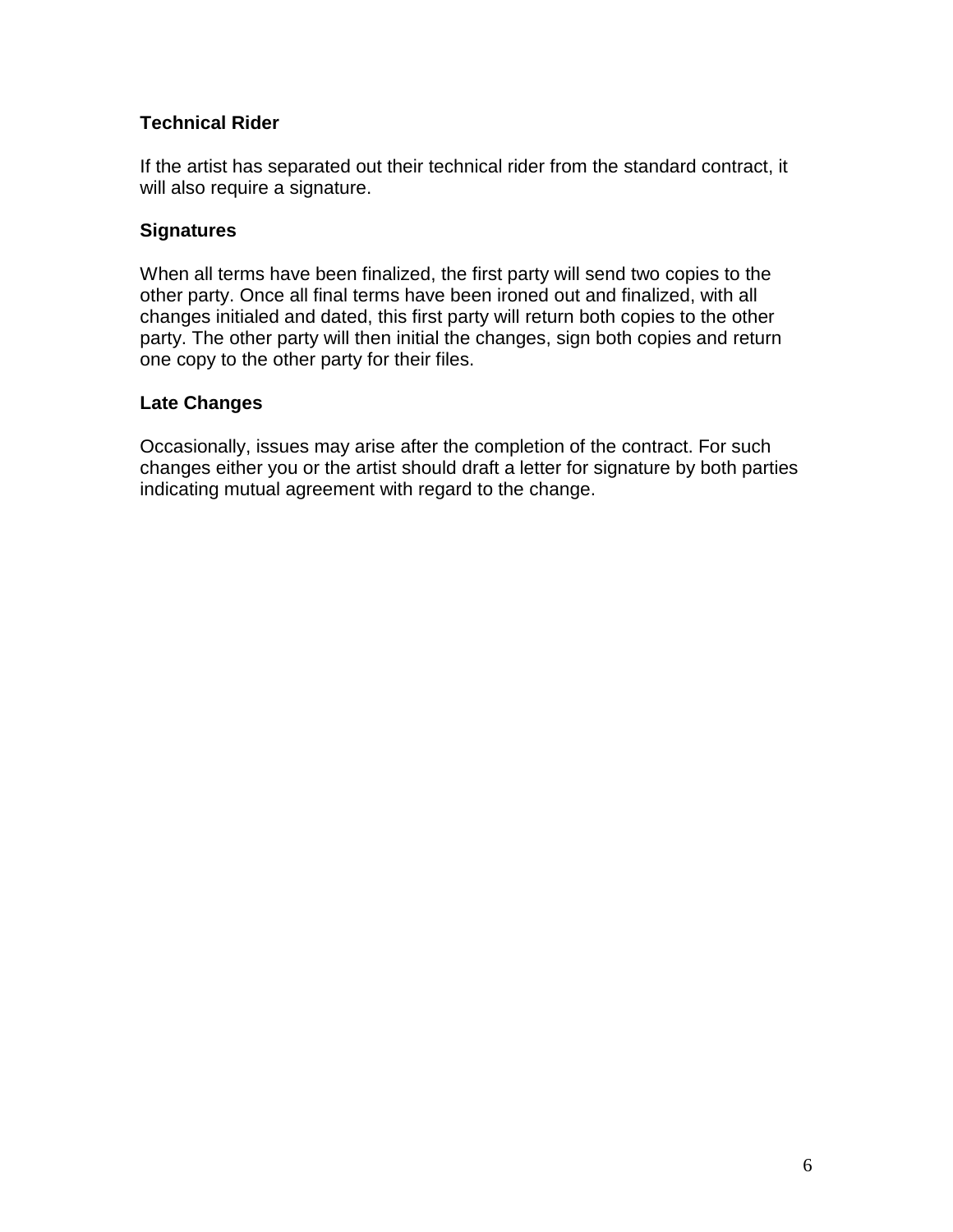# **Promotional Details**

Make sure to ask the artist to provide as much of their promotional material electronically as they can including links to their website, Facebook, Youtube videos, etc.

#### **Video**

A broadcast-quality video or DVD is an important tool for promoting the show to the public. The presenter should ask the artist to provide a "b-roll" featuring two or three short (2-3 minute), well-edited segments for use by the local television station. You might also want the artist to provide a sales DVD (10 minute loop recommended) at your venue during special events or at shows that precede the artist's engagement.

#### **Photography**

Request excellent-quality colour photographs from the artists. This can be either by: (i) high resolution (600 dpi) digital format (on CD); (ii) emailable highresolution (600 dpi) digital format.

## **Descriptive Copy and Slogans**

Request two versions of the artist's program description: (i) one or two lines for use in an advertisement; and (ii) a paragraph for use in a season brochure (between 50-150 words). If available, the artist should provide a few positive review quotes of varying lengths and appropriately annotated with the name of the media outlet and the date published.

# **Press Kit**

The artist should submit a press kit with the following:

- A sample press release (for incorporation into your material and circulation to local media)
- A "backgrounder" (an engaging description of the artist's company, one or two pages long, for possible use in the house program or local newspaper, covering style of performance, artistic highlights, information on the art form, etc.)
- Artist biographies
- Favourable reviews from other communities
- The tour itinerary and, possibly, a full-season's performance schedule
- A CD with high-resolution photography and one or two high-quality photo prints.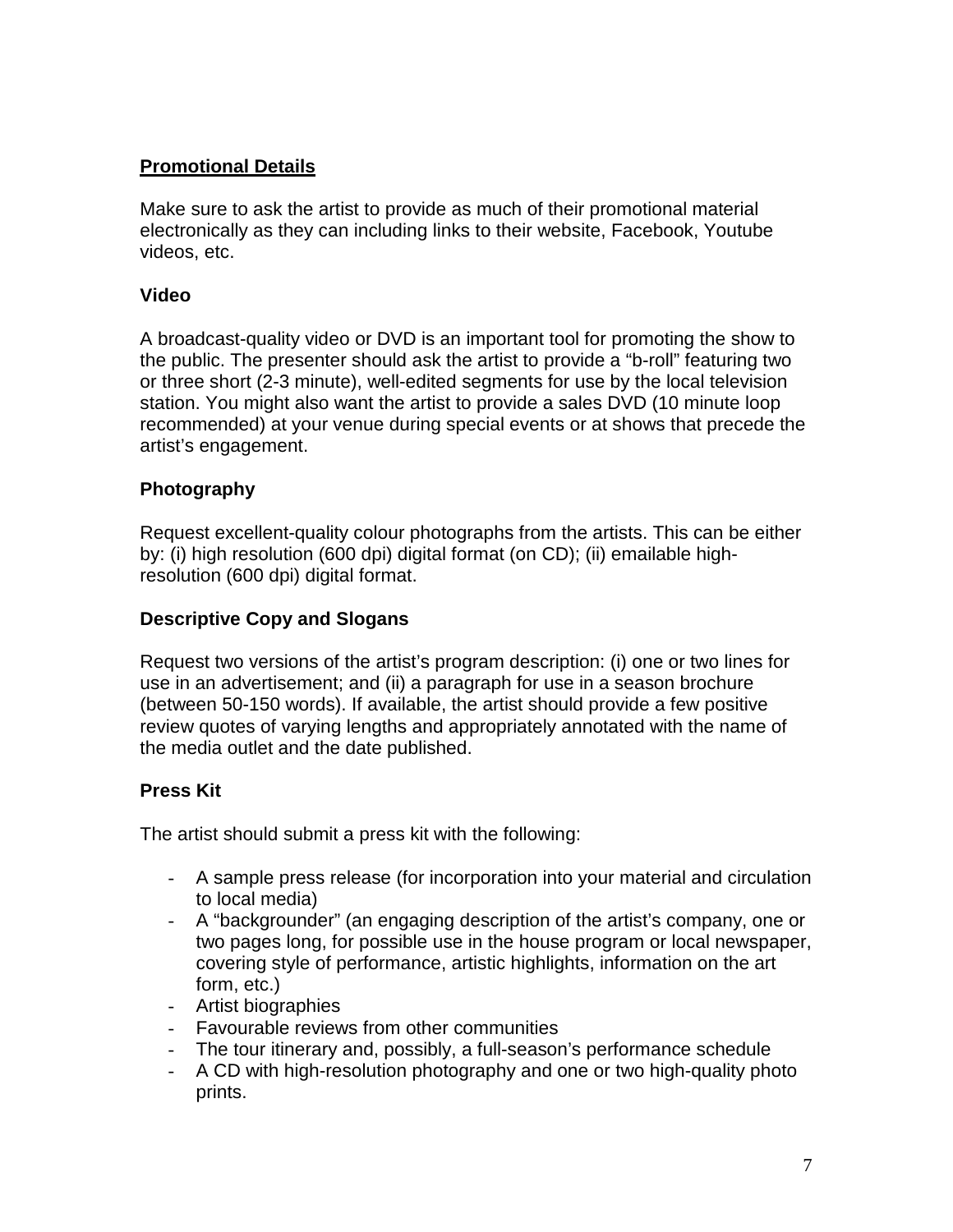#### **Radio Music Beds**

If the show features music, you may be able to use 30 and 60 second music beds (.mp3 files on CD) for radio ads. However, not many presenters purchase radio time on commercial stations, so this may not be necessary.

#### **Flyer / Poster Artwork**

You may need camera-ready artwork for flyers and postcards from the touring artists. Ask them to leave blank space for adding local information (e.g. date, time, venue, ticket prices, box office phone number and your logo).

#### **Collateral**

You may want to request flyers and/or postcards for promotional use in the community. Ask the artist to print and provide a pre-determined quantity of between 200 and 500 pieces. If you want more, the artist may charge you for additional costs. The artist should expect to provide you with 25 to 50 posters. Once again, if you want more the artist may charge you for additional costs. The artist will leave a blank space for adding local information (e.g. date, time, venue, ticket prices, box office phone number and presenter logo).

#### **Media Participation**

You may request for the artist to participate in telephone interviews with local journalists prior to their engagement. Be aware that advance notice may be needed to find a suitable time and that interviews should be scheduled as far in advance as possible. Make sure you coordinate local media calls in advance if the artist has an in-house publicist or if they have hired one for the tour.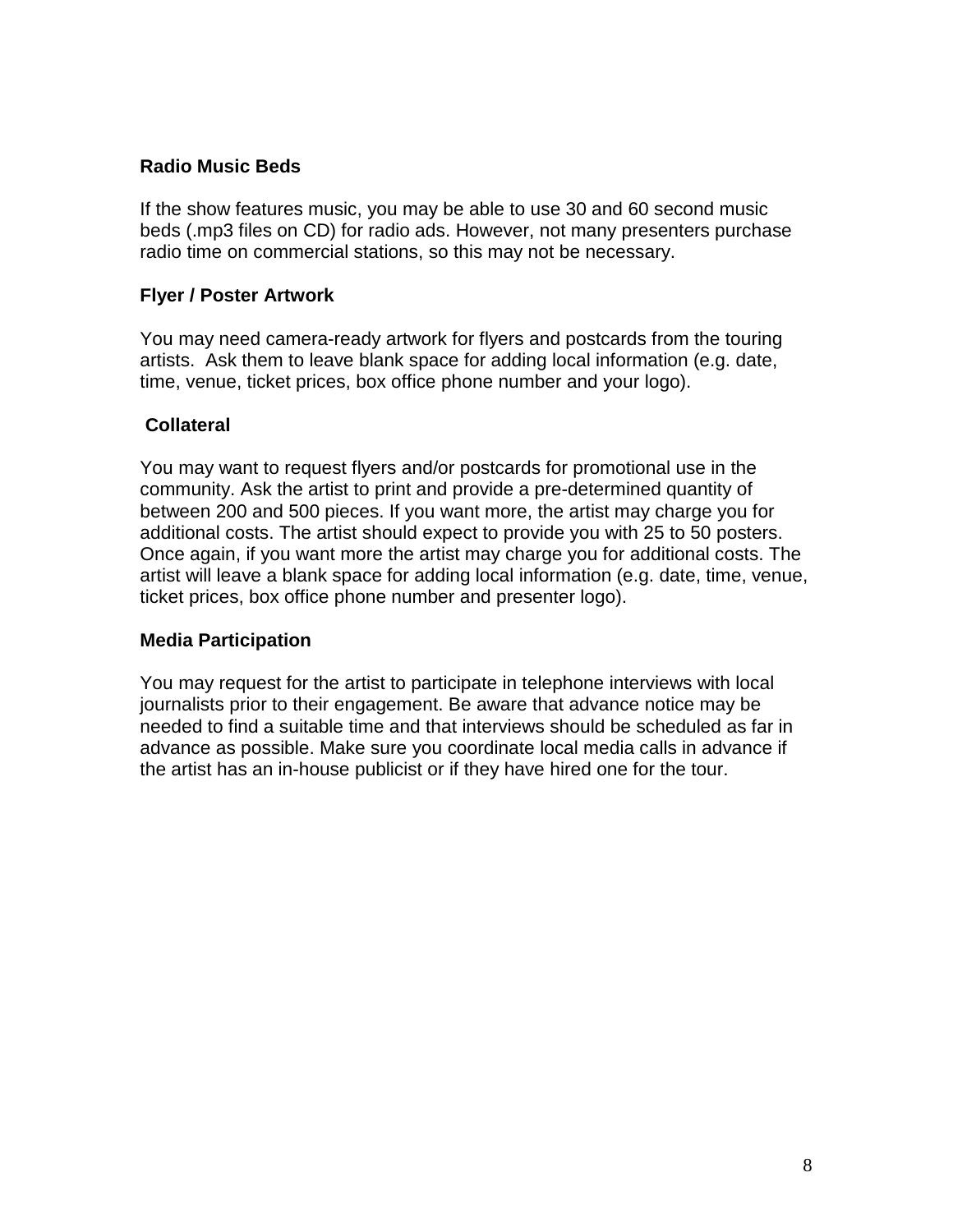# **Contract Checklist**

This is a useful tool to have handy with you when you are on the phone with the artist negotiating the performance details.

| Artist's phone: __________________________________ Email:       |  |
|-----------------------------------------------------------------|--|
|                                                                 |  |
|                                                                 |  |
|                                                                 |  |
| <b>Tickets and Audience</b>                                     |  |
|                                                                 |  |
|                                                                 |  |
|                                                                 |  |
| <b>Fees</b>                                                     |  |
|                                                                 |  |
|                                                                 |  |
|                                                                 |  |
| <b>Payment Schedule</b>                                         |  |
|                                                                 |  |
| Amount on Day of the Show: ______________________               |  |
| <b>Payment Types</b>                                            |  |
| Cash: ___________________________ Cheque: _____________________ |  |
| <b>Additional Services</b>                                      |  |
| Workshops: _________________________                            |  |
| Masterclasses: __________________________                       |  |
| Student Matinee: ________________________________               |  |
|                                                                 |  |
| Post Show Discussion: ________________________________          |  |
|                                                                 |  |
| <b>Promotional Materials</b>                                    |  |
|                                                                 |  |
|                                                                 |  |
|                                                                 |  |